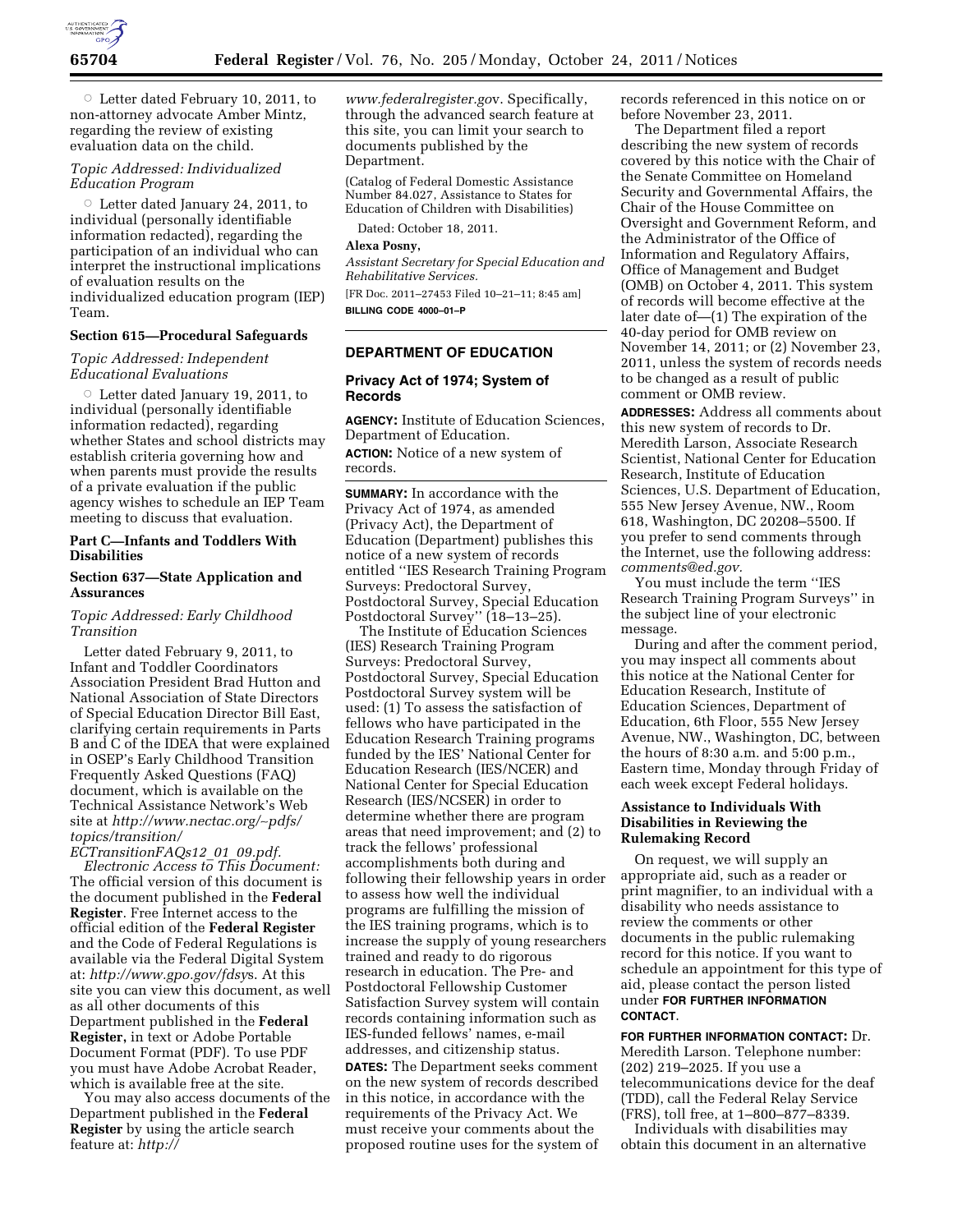format (*e.g.,* braille, large print, audiotape, or computer diskette) on request to the contact person listed in the preceding paragraph.

# **SUPPLEMENTARY INFORMATION:**

#### **Introduction**

The Privacy Act (5 U.S.C. 552a(e)(4)) requires the Department to publish in the **Federal Register** this notice of a new system of records maintained by the Department. The Department's regulations implementing the Privacy Act are contained in part 5b of title 34 of the Code of Federal Regulations (CFR).

The Privacy Act applies to a record about an individual that is maintained in a system of records from which individually identifying information is retrieved by a unique identifier associated with each individual, such as a name or Social Security number. The information about each individual is called a ''record,'' and the system, whether manual or computer-based, is called a ''system of records.''

The Privacy Act requires each agency to publish a system of records notice in the **Federal Register** and to submit, whenever the agency publishes a new system of records or makes a significant change to an established system of records, a report to the Administrator of the Office of Information and Regulatory Affairs, OMB. Each agency is also required to send copies of the report to the Chair of the House Committee on Oversight and Government Reform and to the Chair of the Senate Committee on Homeland Security and Governmental Affairs. These reports are inc1uded to permit an evaluation of the probable effect of the proposal on the privacy rights of individuals.

*Electronic Access to This Document:*  The official version of this document is the document published in the **Federal Register**. Free Internet access to the official edition of the **Federal Register**  and the Code of Federal Regulations is available via the Federal Digital System at: *[http://www.gpo.gov/fdsys.](http://www.gpo.gov/fdsys)* At this site you can view this document, as well as all other documents of this Department published in the **Federal Register**, in text or Adobe Portable Document Format (PDF). To use PDF you must have Adobe Acrobat Reader, which is available free at the site.

You may also access documents of the Department published in the **Federal Register** by using the article search feature at: *[http://](http://www.federalregister.gov)* 

*[www.federalregister.gov.](http://www.federalregister.gov)* Specifically, through the advanced search feature at this site, you can limit your search to documents published by the Department.

Dated: October 18, 2011.

# **John Q. Easton,**

*Director, Institute of Education Sciences.* 

For the reasons discussed in the preamble, the Director of the Institute of Education Sciences, U.S. Department of Education publishes a notice of a new system of records, to read as follows:

#### **System Number:**

18–13–25

#### **SYSTEM NAME:**

IES Research Training Program Surveys: Predoctoral Survey, Postdoctoral Survey, Special Education Postdoctoral Survey.

#### **SECURITY CLASSIFICATION:**

None.

#### **SYSTEM LOCATIONS:**

National Center for Education Research, Program Officer Staff, Institute of Education Sciences (IES), U.S. Department of Education (Department), 555 New Jersey Avenue, NW., Suite 618, Washington, DC 20208– 5530.

### **CATEGORIES OF INDIVIDUALS COVERED BY THE SYSTEM:**

The system contains records on preand postdoctoral fellows who have been funded through the IES Pre- and Postdoctoral Education Research Training Grants and the IES Postdoctoral Special Education Research Training Grants.

#### **CATEGORIES OF RECORDS IN THE SYSTEM:**

The system contains records regarding fellows': (1) Names; (2) e-mail addresses; (3) personal characteristics, such as gender, race/ethnicity, and citizenship status; (4) information on the training program attended including the average GRE scores of program participants and fellows per program; (5) responses to survey items regarding the quality of the training program they attended; (6) academic information including past field of study, Ph.D. completion and year of Ph.D., completion of fellowship program, research conducted during and after attending the training program including the number and type of publications and presentations made; and (7) information on positions held and type of research done after completing the training program including plans to or submission of a grant proposal.

#### **AUTHORITY FOR MAINTENANCE OF THE SYSTEM:**

The evaluation is authorized under sections 131 through 134 and section 189 of the Education Sciences Reform Act of 2002 (ESRA) (20 U.S.C. 9531–34 and 9579).

### **PURPOSE(S):**

The information contained in the records maintained in this system is used for the following purposes: (1) To assess the satisfaction of the fellows with their IES training programs in order to determine whether there are program areas that need improvement; and (2) to track the fellows' professional accomplishments both during and following their fellowship years in order to assess how well the individual programs are fulfilling the mission of the IES training programs, which is to increase the supply of young researchers trained and ready to do rigorous research in education.

#### **ROUTINE USES OF RECORDS MAINTAINED IN THE SYSTEM, INCLUDING CATEGORIES OF USERS AND THE PURPOSES OF SUCH USES:**

The Department may disclose information contained in a record in this system of records without the consent of the individual if the disclosure is compatible with the purposes for which the record was collected. The Department may make these disclosures on a case-by-case basis, or, if the Department has complied with the computer matching requirements of the Computer Matching and Privacy Protection Act of 1988, as amended, under a computer matching agreement. Any disclosure of individually identifiable information from a record in this system must also comply with the requirements of section 183 of the ESRA (20 U.S.C. 9573) providing for confidentiality standards that apply to all collections, reporting, and publication of data by IES.

*Contract Disclosure.* If the Department contracts with an entity for the purposes of performing any function that requires disclosure of records in this system to employees of the contractor, the Department may disclose the records to those employees. Before entering into such a contract, the Department shall require the contractor to maintain Privacy Act safeguards as required under 5 U.S.C. 552a(m) with respect to the records in the system.

### **DISCLOSURE TO CONSUMER REPORTING AGENCIES:**

#### None.

# **POLICIES AND PRACTICES FOR STORING, RETRIEVING, ACCESSING, RETAINING, AND DISPOSING OF RECORDS IN THE SYSTEM:**

#### **STORAGE:**

Records are maintained in a database on the Department's secure servers. No paper records will be kept as part of this system.